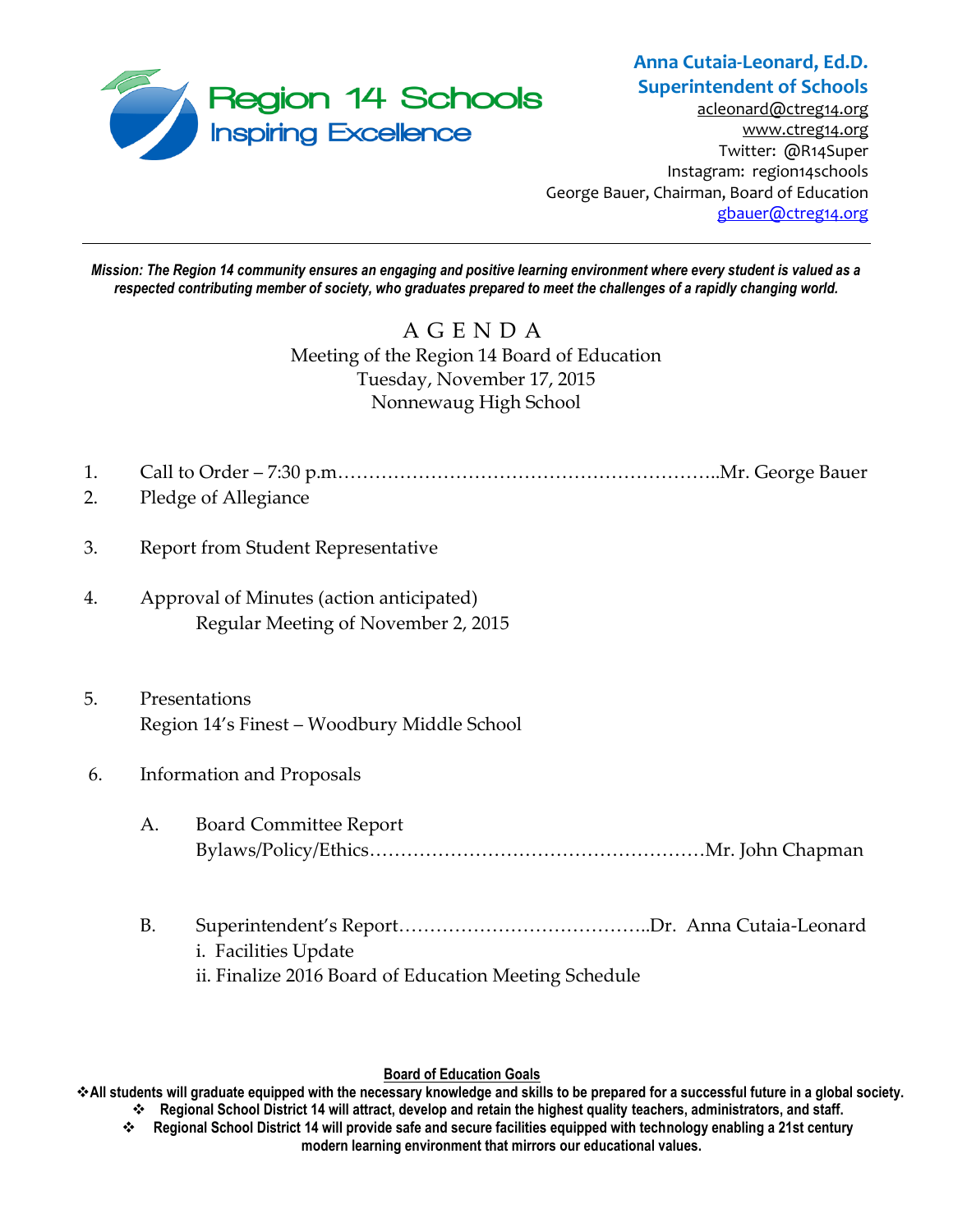|--|--|--|--|

#### 7. Privilege of the Floor

The Board of Education will recognize citizens of Bethlehem and Woodbury, who are asked to state their name and town of residence and to please limit comments to three (3) minutes. All comments should be addressed to the Board of Education Chair. Decorum will be enforced.

## 8. Business Requiring Board Action (action anticipated)

## a. Policies for First Read (possible action)

Move that the Board of Education approve the following policies as revised: 1110.1 Community Relations - Communication with the Public – Parent Involvement 1330(a-b) Community Relations - Use of School Facilities 2111 Administration - Equal Employment Opportunity 4115 (a-c) Personnel – Certified - Evaluation and Support Program 4117.4 Personnel – Certified – Dismissal/Suspension 4131 (a-c) Personnel – Certified – Staff Development 4152.6/4252.6 – Personnel – Certified/Non-Certified – Personal Leave 5111 (a-c) Students – Admission/Placement 5111.1 Students – Foreign Exchange Students

# b. Agriscience Grant Application Approval (action anticipated)

Move that the Region 14 Board of Education amend the following motions approved on June 1, 2015 to include approval of Educational Specifications as the fourth motion:

Move that the Region 14 Board of Education authorize the Superintendent to apply to the Commissioner of Education to accept or reject a grant for the Agriscience Equipment Grant at Nonnewaug High School in the amount of \$587,568.

Move that the Region 14 Board of Education authorize the Chairman to form a building committee for the Agriscience Equipment Grant at Nonnewaug High School.

Move that the Region 14 Board of Education authorizes at least the preparation of schematic drawings and outline specifications for the Agriscience Equipment Grant at Nonnewaug High School.

*Move that the Region 14 Board of Education approve the attached educational specifications as presented. (amended)*

#### **Board of Education Goals**

**All students will graduate equipped with the necessary knowledge and skills to be prepared for a successful future in a global society. Regional School District 14 will attract, develop and retain the highest quality teachers, administrators, and staff.**

 **Regional School District 14 will provide safe and secure facilities equipped with technology enabling a 21st century modern learning environment that mirrors our educational values.**